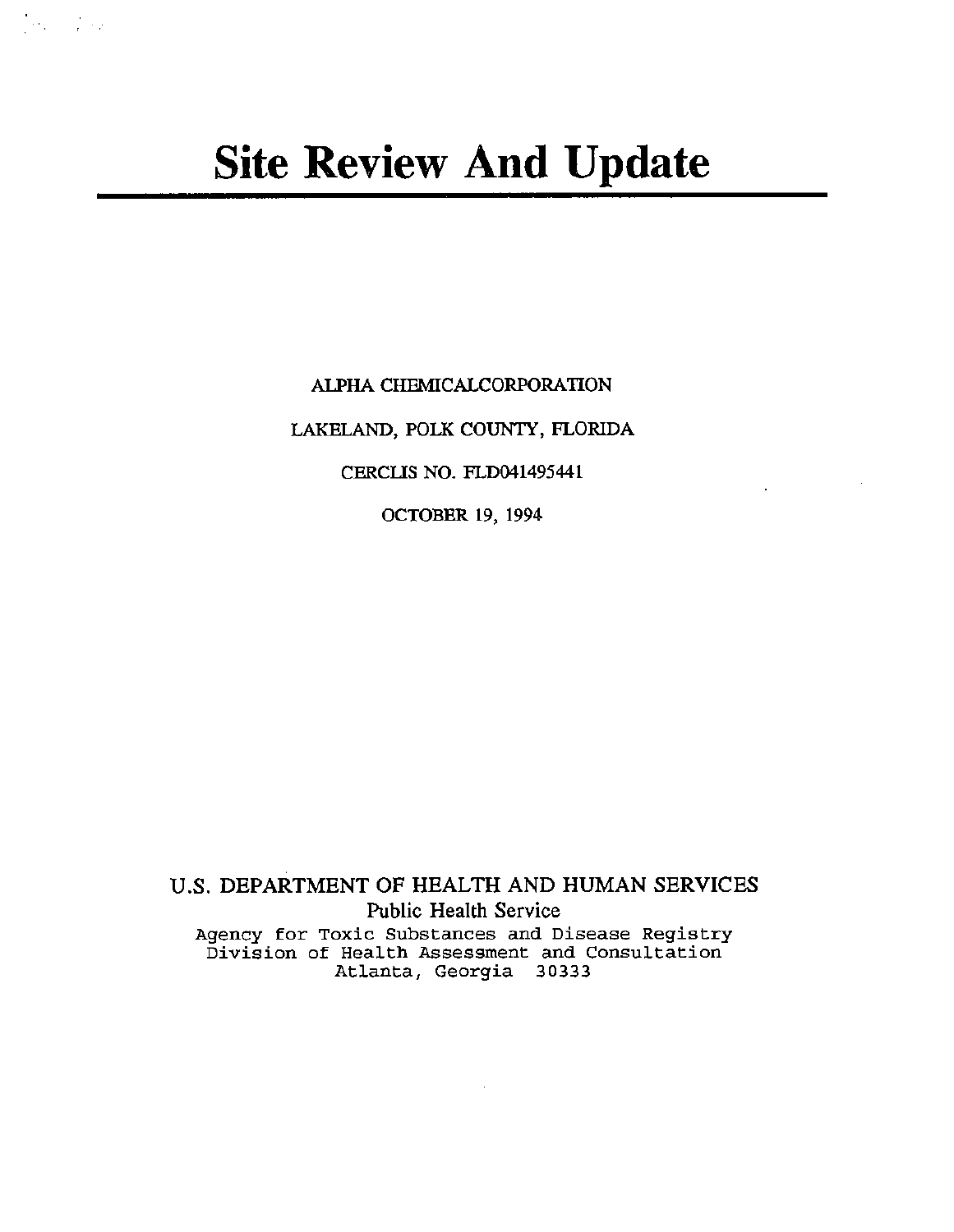#### **Site Review and Update: A Note of Explanation**

 $\mathbf{r} \in \mathbb{R}^{n \times n}$ 

The purpose of the Site Review and Update is to discuss the current status of a hazardous waste site and to identify future ATSDR activities planned for the site. The SRU is generally reserved to update activities for those sites for which public health assessments have been previously prepared (it is not intended to be an addendum to a public health assessment). The SRU, in conjunction with the ATSDR Site Ranking Scheme, will be used to determine relative priorities for future ATSDR public health actions.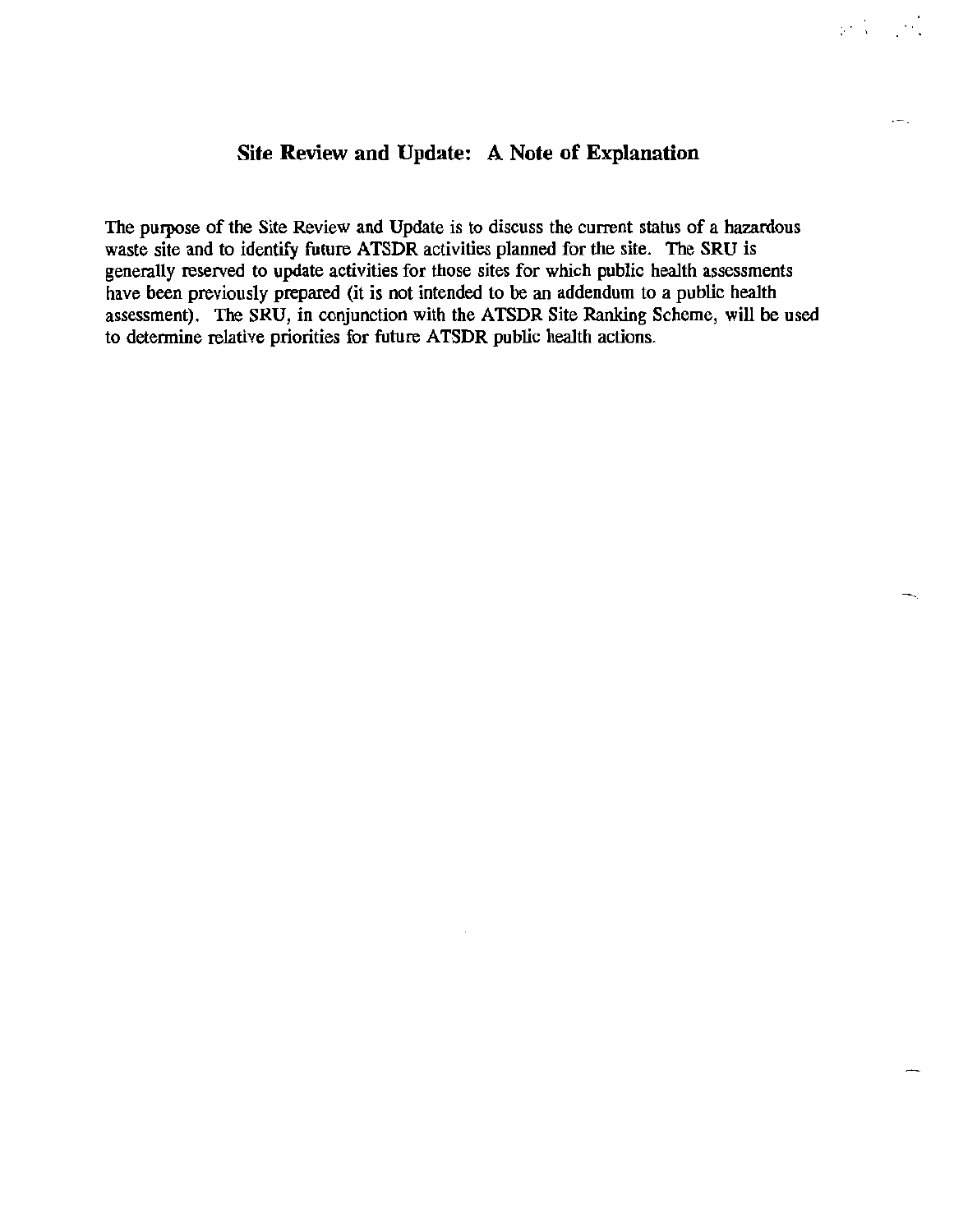#### SITE REVIEW AND UPDATE

 $\mathcal{L} \left( \mathcal{L} \right) = \frac{1}{2} \mathcal{L} \left( \mathcal{L} \right)$ 

## ALPHA CHEMICAL CORPORATION LAKELAND, POLK COUNTY, FLORIDA CERCUS NO. FLD041495441

Prepared by

The Florida Department of Health and Rehabilitative Services Under Cooperative Agreement With the Agency for Toxic Substances and Disease Registry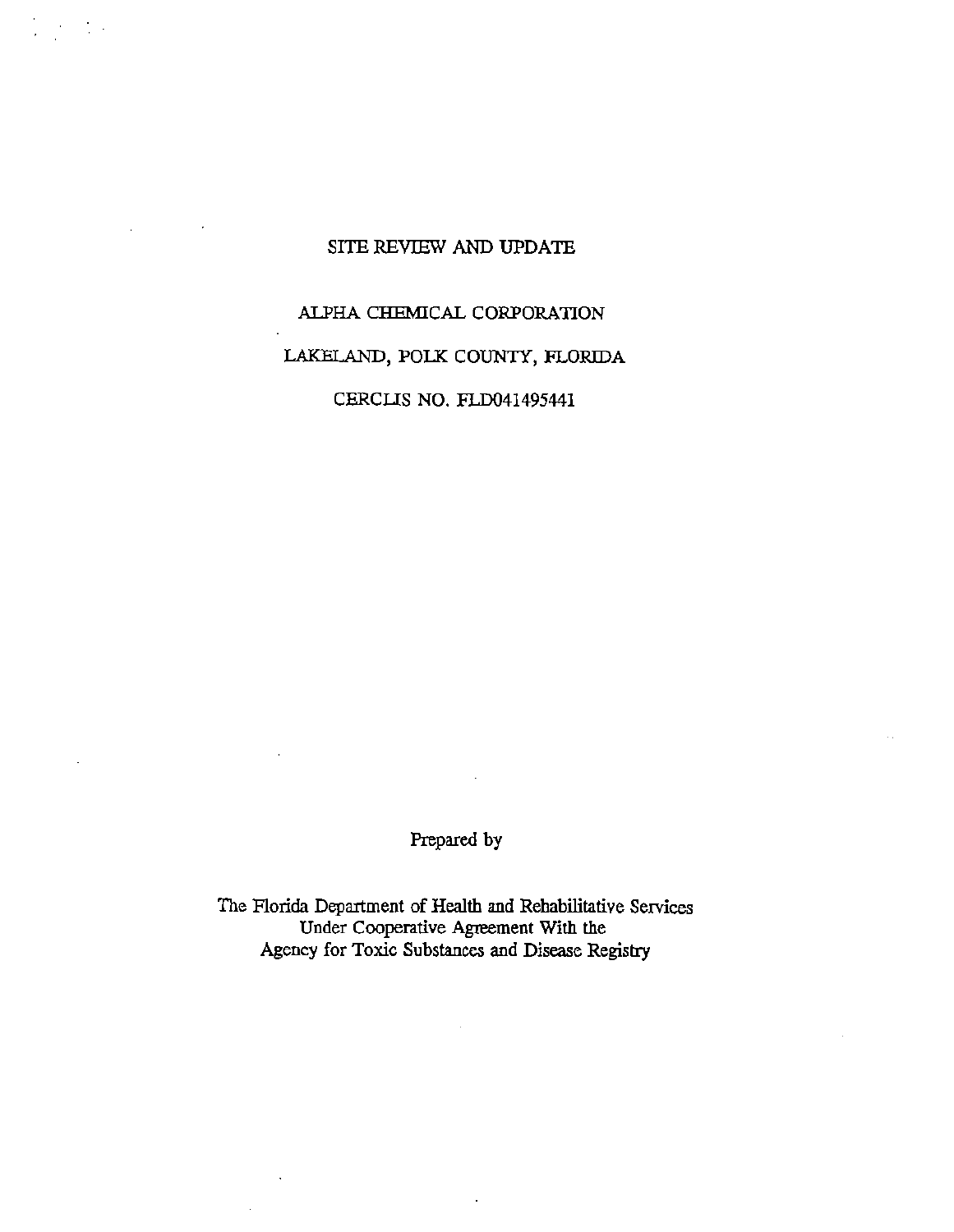#### SUMMARY OF BACKGROUND AND HISTORY

The Alpha Resins Corporation (ARC), formerly known as Alpha Chemical Corporation, is in Kathleen, 3 miles north of Lakeland, Florida at 4620 N. Galloway Road. ARC has produced unsaturated polyester resins for the manufacturers of fiberglass products at this 32-acre site since 1967. The process yields wastewater containing small amounts of volatile organic compounds (VOCs). Under a Florida Department of Environmental Regulation (FDER, now known as Florida Department of Environmental Protection or FDEP) permit, ARC disposed of this wastewater in two unlined percolation ponds (Ponds #4 and #3-2; see Figure 1), relying on natural biological processes to break down the VOCs. To minimize odors, ARC began incinerating the wastewater in 1976. Pond #4 dried up, and workers used the area as a solid waste landfill for a year, covering it with soil in 1977. Landfill wastes reportedly included: 55-gallon drums with solidified resin residues, boxes, pallets, empty bags, tires, old furniture, grass clippings, and shrubbery. In 1977, the company also divided pond #3-2 into two ponds, pumping sludge waters from pond #2 into pond #3. ARC lined pond #2 with concrete to use as an evaporation pond for caustic floor wash waste, and closed this pond in 1988 by covering it with soil. In 1982, when ARC sought to line pond #3 with concrete for caustic wash water evaporation, FDER requested ground water monitoring information. New monitoring wells revealed contamination in the surficial aquifer, which flows southeast from the site. After discovery of the contamination, ARC discontinued all uses of pond #3. Pond #1 holds noncontact cooling water, which does not contain hazardous substances, and discharges into a swamp south of the pond area (EPA 1986c, 1990a, 1992).

The surrounding area is residential and commercial. In 1992, approximately 650 people lived within  $\frac{1}{2}$  mile of the site, and area residents use private wells for potable water (EPA 1992). FDER's 1983 groundwater assessment report indicates most residents draw their water from the uncontaminated, deep Floridan aquifer rather than the contaminated surficial aquifer. A confming layer of clay separates these two aquifers, but FDER and EPA differ in their assessments of the degree to which this clay protects the Floridan aquifer from contamination by the surficial aquifer. FDER concludes the hydrogeologic setting could allow leakage between the two aquifers, posing a substantial threat to the water quality of the Floridan aquifer, while EPA states there is no threat of inter-aquifer contamination (EPA 1986a, 1986c; FDER 1983).

Even though most people obtain their drinking water from the Floridan aquifer, FDER identified three residences with drinking water wells in the surficial aquifer. Contamination had been found in one of these wells in 1974. At the time of the FDER investigation, residents were not using these wells for water supply (FDER 1983). It is not known when use of these wells stopped. The U.S. Environmental Protection Agency's (EPA) . Endangerment Assessment indicated small numbers of area residents may obtain their drinking water from the surficial aquifer, and the report identified the presence of an active drinking water well, located 390 feet south of the site, in the surficial aquifer (EPA 1986a).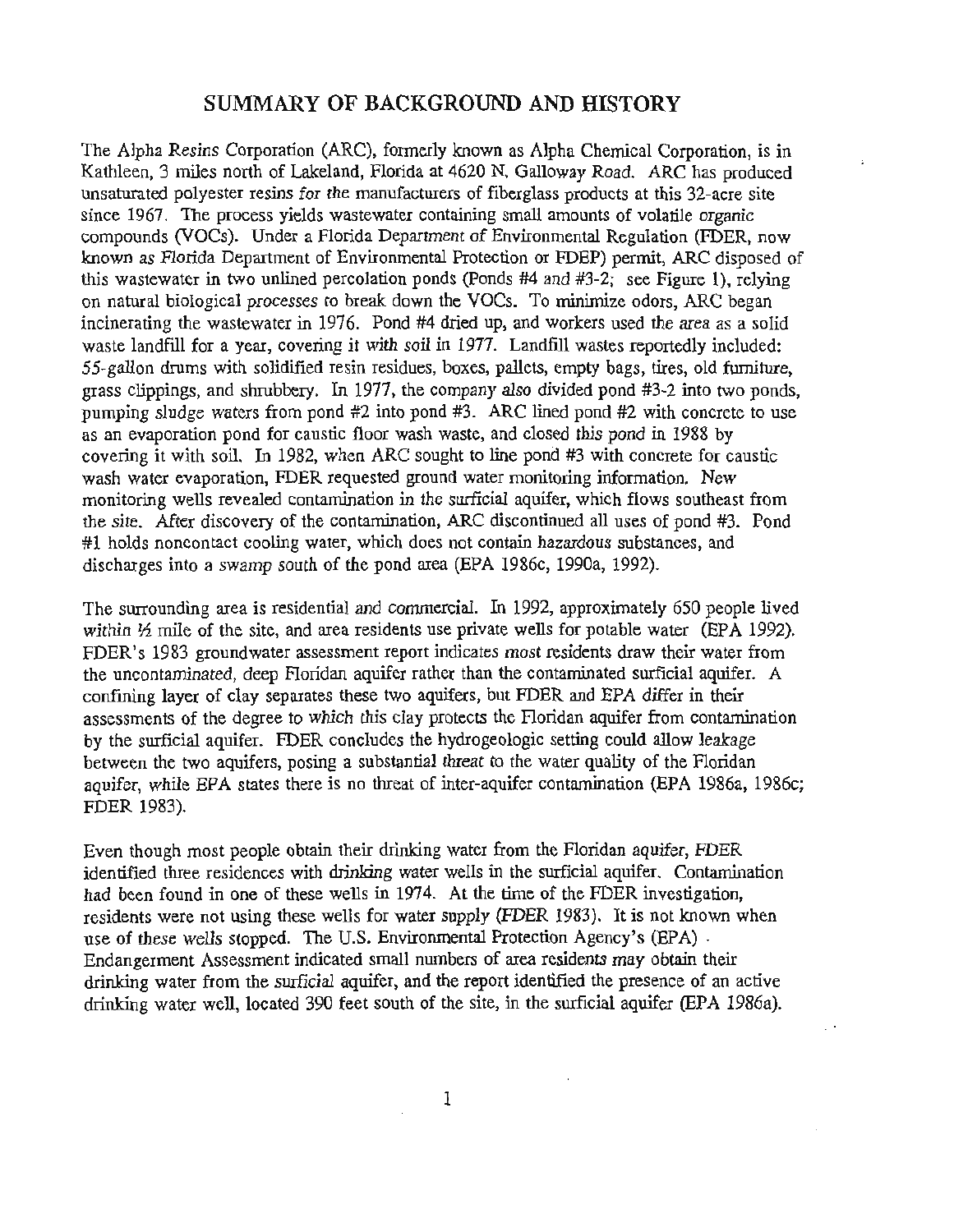The 1986 draft Remedial Investigation (RI) report positively identified 23 organic compounds present on site in the surficial aquifer, soils, and sediments in or south of the old ponds. Approximately 50 other organic compounds were tentatively identified; however, investigators eliminated these compounds from evaluation in the RI. No metals were detected. Of the positively identified compounds, ethylbenzene occurred the most often and in the highest concentrations. Site investigators also sampled seven private wells near the site, and none of the private wells sampled was contaminated with organic compounds. The RI report did not present private well depth information, preventing any determination of which aquifer the private wells drew water from. In addition, it is unclear if investigators sampled the deep Floridan aquifer on site during the RI. The contaminated surficial aquifer discharges into the swamp, and both ethylbenzene and xylene were found in dry swamp sediments. Site investigators did not collect surface water or air samples during the RI (EPA 1986c).

The 1986 Endangerment Assessment selected benzoic acid, 1,2-dichloropropane, ethylbenzene, styrene, and xylene as indicator chemicals; it did not include other suspected or known carcinogens found at the site as indicators. The Endangerment Assessment concluded the potential for adverse health effects was remote for several reasons: there are no identifiable contaminant plumes or "hot spots" in the ground water; the surficial and Floridan aquifers are not hydraulically connected at or near the site; nearby residents use the Floridan rather than the surficial aquifer for potable water, making the number of potentially exposed people very low; contaminant concentrations are expected to decrease over time in the ground water; the site has a storm water control system to contain flood waters on site; and any contaminants discharged from ground water into the swamp are expected to be diluted and degraded (EPA 1986a). In a letter commenting on the draft Endangerment Assessment, the Florida Department of Health and Rehabilitative Services (FHRS) pointed out the significance of fmding the known or suspected carcinogens benzene, methylene chloride, and bis(2-ethylhexyl)-phthalate in the surficial aquifer, as well as fmding many other contaminant concentrations exceeding drinking water health guidelines. The letter also stated the department could not determine which aquifer the private wells in the study drew water from. Based on their review, FHRS recommended adding the identified carcinogens to the indicator list, and monitoring downgradient private wells near the site in the future (FHRS 1986).

To clean up the site, the U.S. Environmental Protection Agency (EPA) filled the unlined pond with clean clay soil and placed a synthetic, low-permeability cap on top of the old landfill and unlined pond. This remedy was operational by October 1989 (EPA 1994b). Initially, eight on-site wells in the surficial aquifer were sampled quarterly for a year (EPA 1988); thereafter, only two on-site wells were sampled quarterly since ethylbenzene, styrene, and xylene had not been detected in any of the other wells, including a well in the Floridan aquifer (EPA 1994b). Contaminant concentrations for the indicator chemicals have been decreasing over time (EPA 1990b, 1994b). All indicator contaminants have been below the applicable maximum contaminant levels (MCLs) since December 1991 (EPA 1994b). EPA's amended close out report for the site concludes the site no longer poses a threat to human health or the environment, and only minor operation and maintenance activities remain to be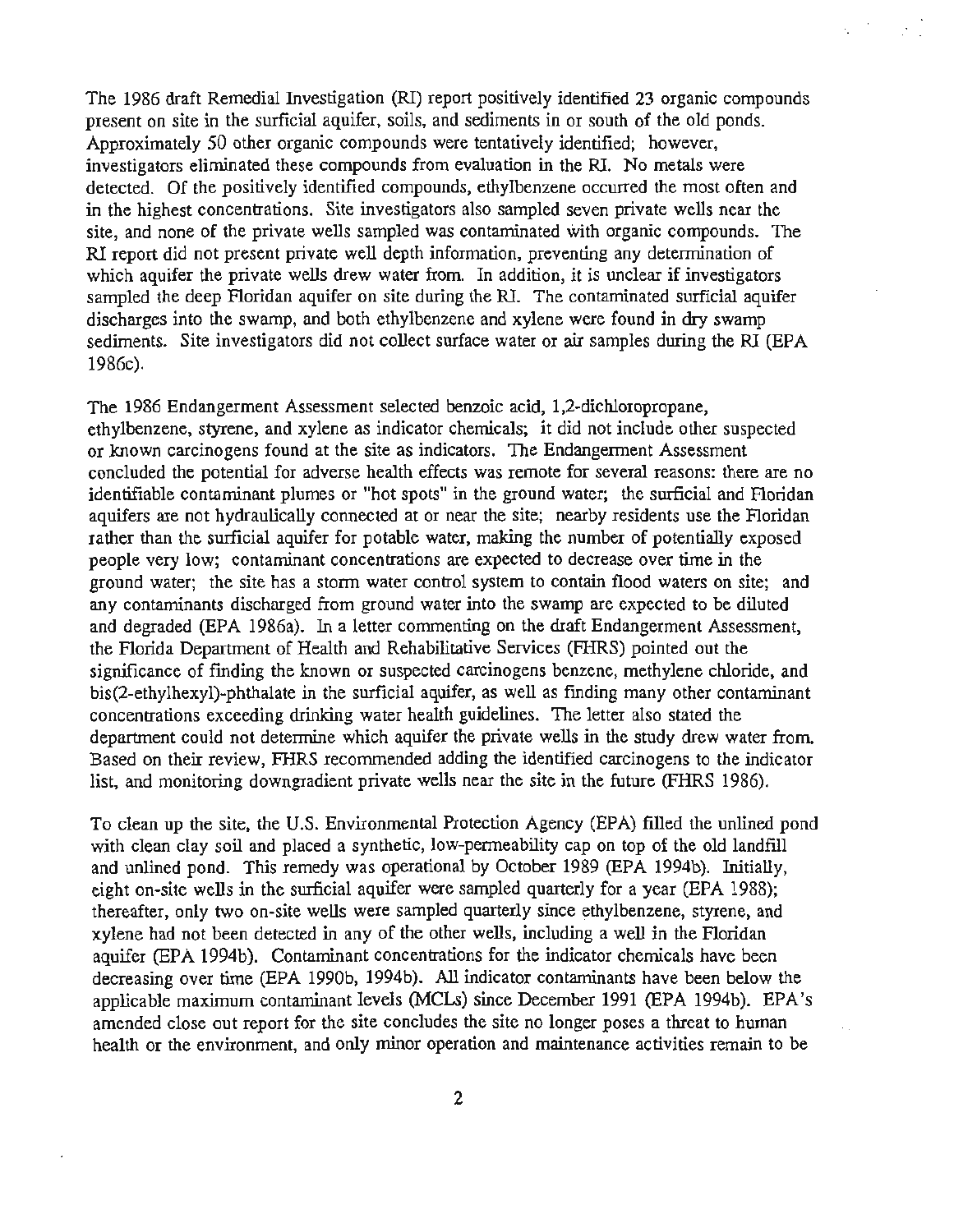performed by ARC (EPA 1994a). EPA plans to begin the delisting process in the near future (Dick, pers. comm.)

i,

In 1989, the Agency for Toxic Substances and Disease Registry (ATSDR) wrote a Preliminary Public Health Assessment for the site. This health assessment concluded the site was of no public health concern because of the absence of human exposure to significant levels of hazardous substances. The assessment recommended re-evaluation of ground water exposure if wells were installed in the surficial aquifer in the future. The health assessment did not identify any health concerns of nearby residents (ATSDR 1989).

#### PUBLIC HEALTH IMPLICATIONS

Our findings differ from those of the 1989 ATSDR Preliminary Public Health Assessment for the site. In 1974, one private drinking water well drawing water from the surficial aquifer had acetone, n-propanol, 1,4-dioxane, 2-propanol, and 2-ethyl-4-methyl-1,3-dioxolane in it. These compounds were known to occur in the ARC waste ponds. The FDER memo reporting these results did not specify the chemical concentrations found, but suggested none of the contaminants were in significant quantities, with the possible exception of 2-ethyl-4-methyl-1,3-dioxolane (FDER 1981b). ARC subsequently bought the property where the contaminated well was located (Stettler Stagg and Associates 1986).

The 1989 public health assessment did not identify or address public health concerns related to this site. In the early 1980's, some nearby residents reported eye irritation, sinus trouble, bronchitis, other breathing difficulties, and blood disorders as health effects they believed may have been caused by site-related water and air contamination (FDER 198lb, 1982a). In addition, a local physician asked the Polk County Public Health Unit (CPHU) to investigate waste emissions at ARC because of bone-marrow or liver problems in a patient that were possibly caused by site-related contamination of a nearby private well (FDER 1981a, FHRS 1981). Samples subsequently collected in April 1982 from nearby private wells did not contain detectable levels of VOCs or butanone. We could not find a copy of the results from EPA air samples collected during this month. However, EPA's preliminary air survey of the area around ARC did not detect VOC air pollutants (FDER 1982b). At EPA's 1988 public meeting about the Feasibility Study, residents asked about the possible health effects from exposure to the three indicator chemicals and expressed concerns that health effects from past and present exposures might not appear until many years in the future (FDER 1988).

These findings indicate it is likely some residents were exposed in the past to site-related contaminants via the shallow aquifer or ambient air. It is not known how long exposure might have occurred or what the contaminant concentrations at the exposure points were. Consequently, we do not have the information needed to estimate past exposure doses or assess possible health effects from past exposures.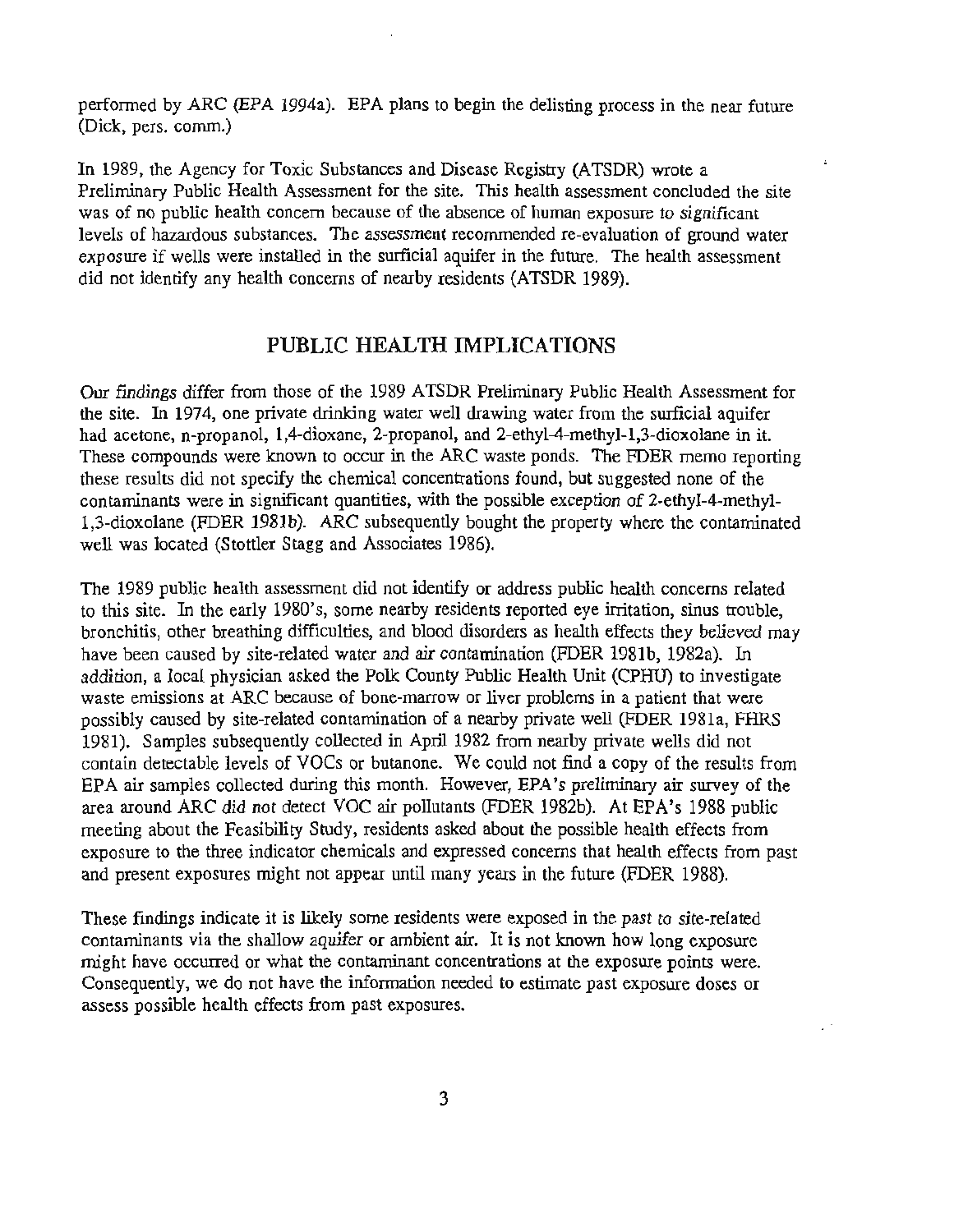#### CURRENT CONDITIONS OF SITE

On May 26, 1994, FHRS staff performed a windshield-survey at the site. From the road, staff could see the grass-covered surface of the cap, as well as several monitoring wells. Water from pond #1, containing noncontact cooling water, drained into the wetland south of the old pond area. The fence around the site was well maintained, and all gates were closed and locked except for the access to the parking lot on the northern portion of the site.

During their 1993 field investigation for the five-year site review, EPA sampled nine on-site wells, including one well in the Floridan aquifer. The sample results showed the concentrations of indicator chemicals were below established MCLs. However, the human carcinogen benzene was detected in one on-site well in the surficial aquifer at an estimated concentration of 3.2 pg/1 (micrograms per liter) which exceeded Florida's drinking water MCL of 1 µg/l. Although bis(2-ethylhexyl)phthalate was not detected, the detection limit used (20 µg/l) was greater than Florida's drinking water standard (6 µg/l). Some wells also had aluminum and iron in concentrations exceeding secondary drinking water standards. These metal concentrations may represent local background conditions (EPA 1994b) and do not indicate the presence of a public health threat Finally, the EPA site visit also identified one place where the cap's drainage discharge pipe showed signs of erosion. This latter problem has been corrected (EPA 1994b).

In the quarterly samples collected for 1994, ARC has continued to find benzene in concentrations ranging between 2-3 pg/1. Methylene chloride and styrene have not been found in concentrations that exceed the MCL. The company has not been testing for bis(2 ethylhexyl)phthalate; however, EPA's project manager for the site has agreed to ask ARC to analyze for this compound, employing appropriate detection limits, in the next quarter's sampling (Dick, pers. comm.). Polk CPHU reports they are not currently monitoring private wells in the area around the site (Pipkin, pers. comm.).

Old FDER records state ARC has had a history of odor complaints (FDER 1981b). Nevertheless, Polk CPHU has not recently received any odor complaints involving the facility (Pipkin, pers. comm.). Similarly, a search of FDEP's computer records indicate the site is in compliance with its air emissions permit, and no air standard violations have been recorded over the past several years (Butcher, pers. comm.)

#### CURRENT ISSUES

FDER's 1983 ground water assessment report indicates that private wells in the surficial aquifer draw their water from a sandy unit of substantial permeability but limited (3-5 feet) thickness. A well producing water for a household from such a thin unit could be expected to create a large cone of depression and draw water to it for some distance (FDER 1983). Benzene concentrations exceeding the MCL in the surficial aquifer has the potential to affect drinking water wells in this aquifer. Because inappropriate detection limits were used for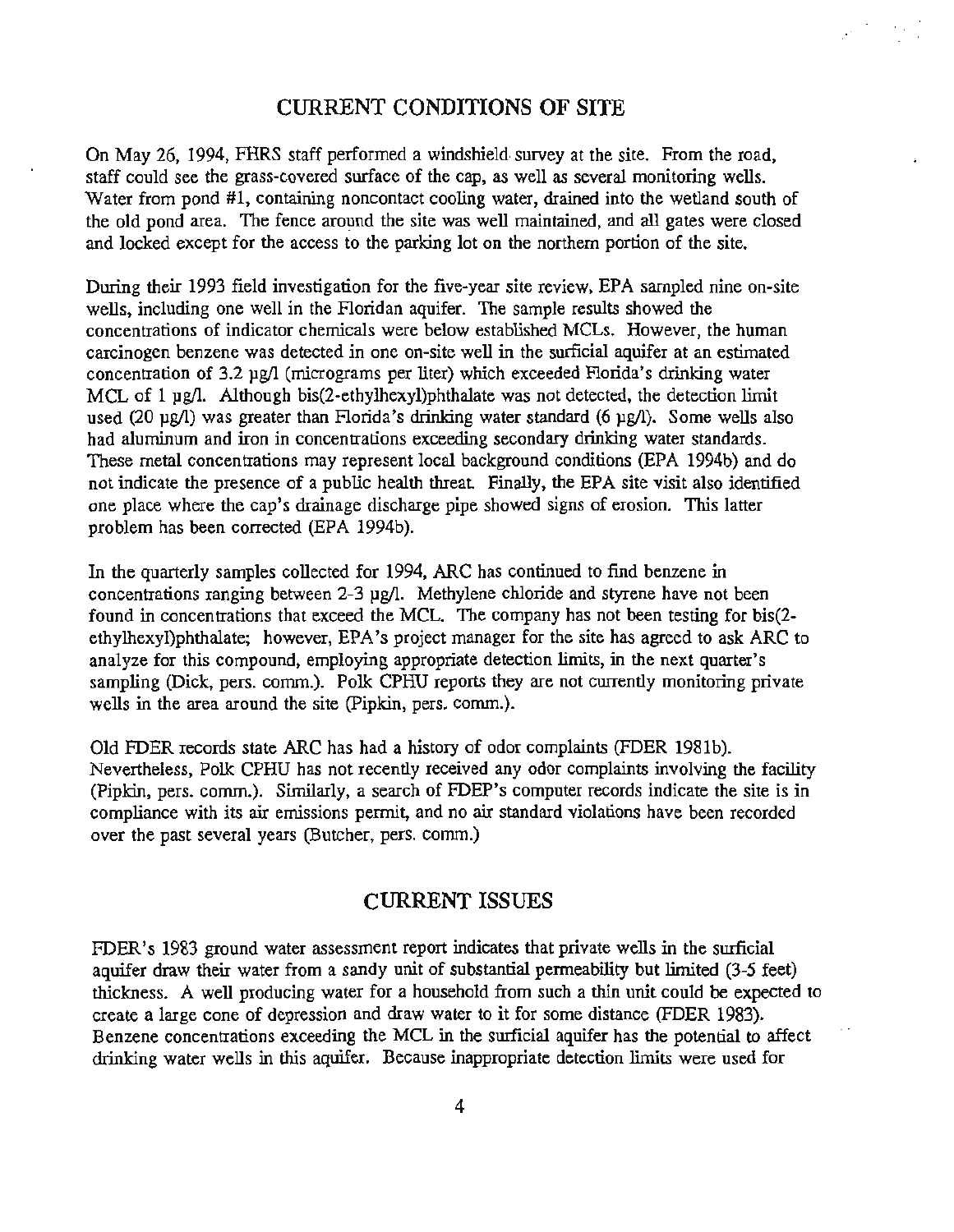bis(2-ethylhexyl)phthalate, it is not known if this substance was present in the shallow aquifer at concentrations exceeding the MCL. Furthennore, in 1986, EPA's toxicologist recommended that if the selected remedy for the ARC site did not include ground water clean up, then the well 390 feet south of the site should be monitored regularly to ensure it did not become contaminated (EPA 1986b). This monitoring is not taking place. FHRS would like to review the next set of ARC's sample results, and the analytical results from downgradient private wells before the delisting process proceeds.

#### **CONCLUSIONS**

Based on our findings, we classify this site as an indeterminate public health hazard.

EPA's monitoring program for the ARC site currently includes analyses for the known or suspected carcinogens originally identified during the remedial investigation, with the exception of bis(2-ethylhexyl)phthalate. Two of the suspected carcinogens, styrene and methylene chloride, have consistently been below established MCLs. The known human carcinogen, benzene, has consistently been detected at values above Florida's MCL for this compound. Given the large cones of influence expected for wells drawing water from the surficial aquifer, this concentration of benzene has the potential to contaminate downgradient private wells near the site using this aquifer for drinking water. Routine private well monitoring is not taking place in the area around the site.

It is not known if bis(2-ethylhexyl)phthalate is in the shallow aquifer at concentrations exceeding the MCL.

EPA plans to begin the delisting process for the site in the near future.

Exposures to toxic substances may have taken place in the past. It is not known if past exposures were significant or related to reported health concerns of nearby residents. Because of the long length of time since the original data were collected, it is doubtful we can obtain old environmental data for further analysis.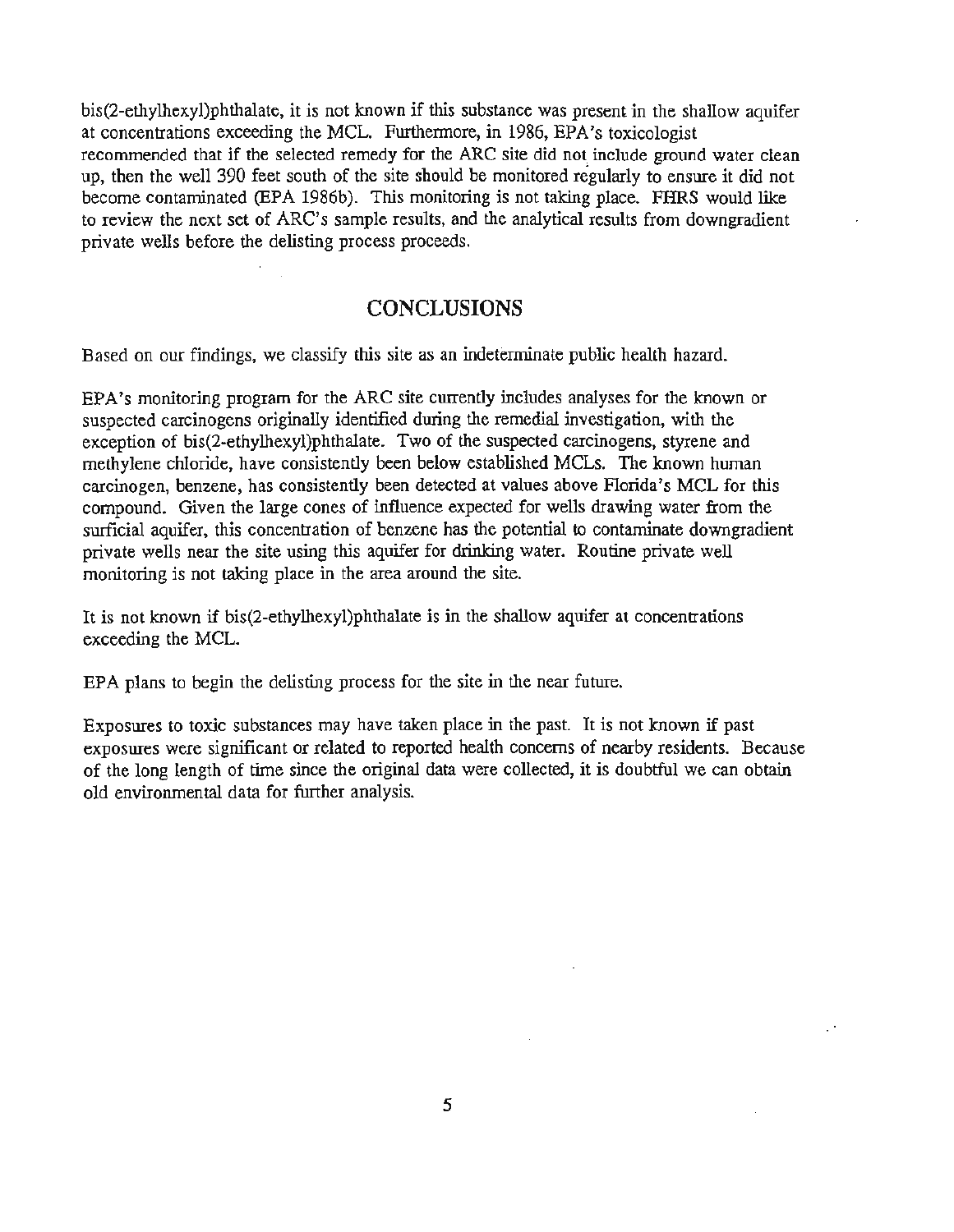### **RECOMMENDATIONS**

Polk CPHU should sample the water of nearby private well users, downgradient from the site, to ensure residents are currently consuming waater of acceptable quality. In addition, Polk CPHU should periodically monitor the private well of the residence 390 feet south of the swamp to ensure acceptable water quality for this resident. All water samples should be analyzed for purgeables and possibly base neutrals.

EPA should ask ARC to sample for bis(2-ethylhexyl)phthalate in the next round of samples to determine if ground water under the site contains this compound in concentrations exceeding the MCL.

FHRS' Environmental Toxicology Section should review any new monitoring data collected prior to delisting. If these new sampling data indicate the presence of a public health threat, FHRS should prepare a health consultation on the site.

Because of the difficulties in obtaining environmental data from the 1970's, FHRS does not plan further evaluation of past exposures at this site.

#### Health Activities Recommendation Panel Recommendations:

The data and information developed in the Site Review and Update have been evaluated to determine if follow-up actions may be indicated. Further site evaluation is needed to detennine appropriate follow-up actions.

#### **PREPARER OF REPORT**

Carolyn E. Voyles, M.S. Environmental Specialist Office of Toxicology and Hazard Assessment Florida Department of Health and Rehabilitative Services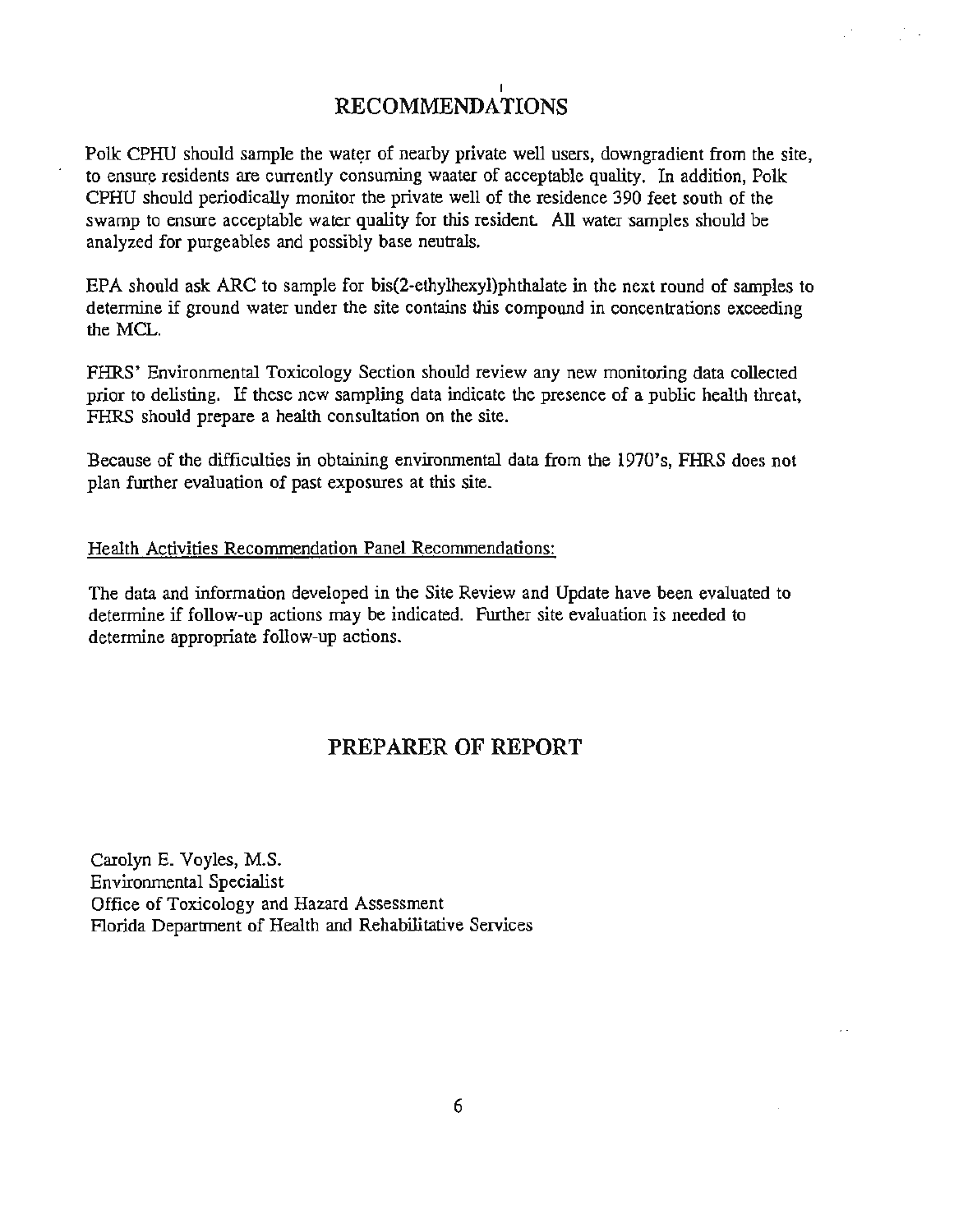#### **DOCUMENTS REVIEWED**

ATSDR. 1989. Preliminary Health Assessment (January 31); Alpha Resins Corporation (a.k.a. Alpha Chemical), Polk County, Lakeland, Florida. Atlanta, GA: U.S. Public Health Service, Agency for Toxic Substances and Disease Registry.

EPA. 1986a. Final Draft Endangerment Assessment (September 9), Alpha Resins Corporation, Lakeland, Florida. Knoxville, TN: IT Corporation, in conjunction with Stettler Stagg and Associates, Atlanta, GA.

EPA. 1986b. Memo (date illegible) from Regional Expert Toxicologist to Michelle Glenn (EPA) concerning comments on the draft Endangerment Assessment. Atlanta, GA: U.S. Environmental Protection Agency, Region IV.

EPA. 1986c. Remedial Investigation Report (August 29), Alpha Resins Corporation, Lakeland, Florida. Atlanta, GA: Stettler Stagg and Associates.

EPA. 1988. Record of Decision (May 18) for the Alpha Resins Corporation Site (in] Lakeland, Florida. Atlanta, GA: U.S. Environmental Protection Agency, Region IV.

EPA. 1990a. Fact Sheet (January) for Alpha Chemical Site, Kathleen, Florida. Atlanta, GA: U.S. Environmental Protection Agency, Region IV.

EPA. 1990b. Interim Close Out Report for Long-term Response Action; Alpha Chemical Corporation Superfund Site; Kathleen, Polk County, Florida. Atlanta, GA: U.S. Environmental Protection Agency, Region IV.

EPA. 1992. Site Status Summary (March) for Alpha Chemical Corporation, Kathleen, Florida. Atlanta, GA: U.S. Environmental Protection Agency, Region IV.

EPA. 1994a. Amended Close Out Report (May 11); Alpha Chemical Corporation Superfund Site; Kathleen, Polk County, Florida. Atlanta, GA: U.S. Environmental Protection Agency, Region IV.

EPA. 1994b. Five-year Review Report (Revision 2; February); Alpha Chemical Site; Kathleen, Florida. Norcross, GA: Roy F. Weston, Inc.

FDER. 1981a. Memo (March 26) from Marshall Matt-Smith to the flle concerning a telephone conversation with Clabe Polk (FDER - Tampa) about Alpha Chemicals. Florida Department of Environmental Regulation, Tallahassee, FL.

FDER. 1981b. Memo (March 27) from Clabe Polk to the file concerning the initial investigation of Alpha Chemicals following FHRS' letter to Vicki Tschinkel. Florida Department of Environmental Regulation, Southwest District Office, Tampa, FL.

7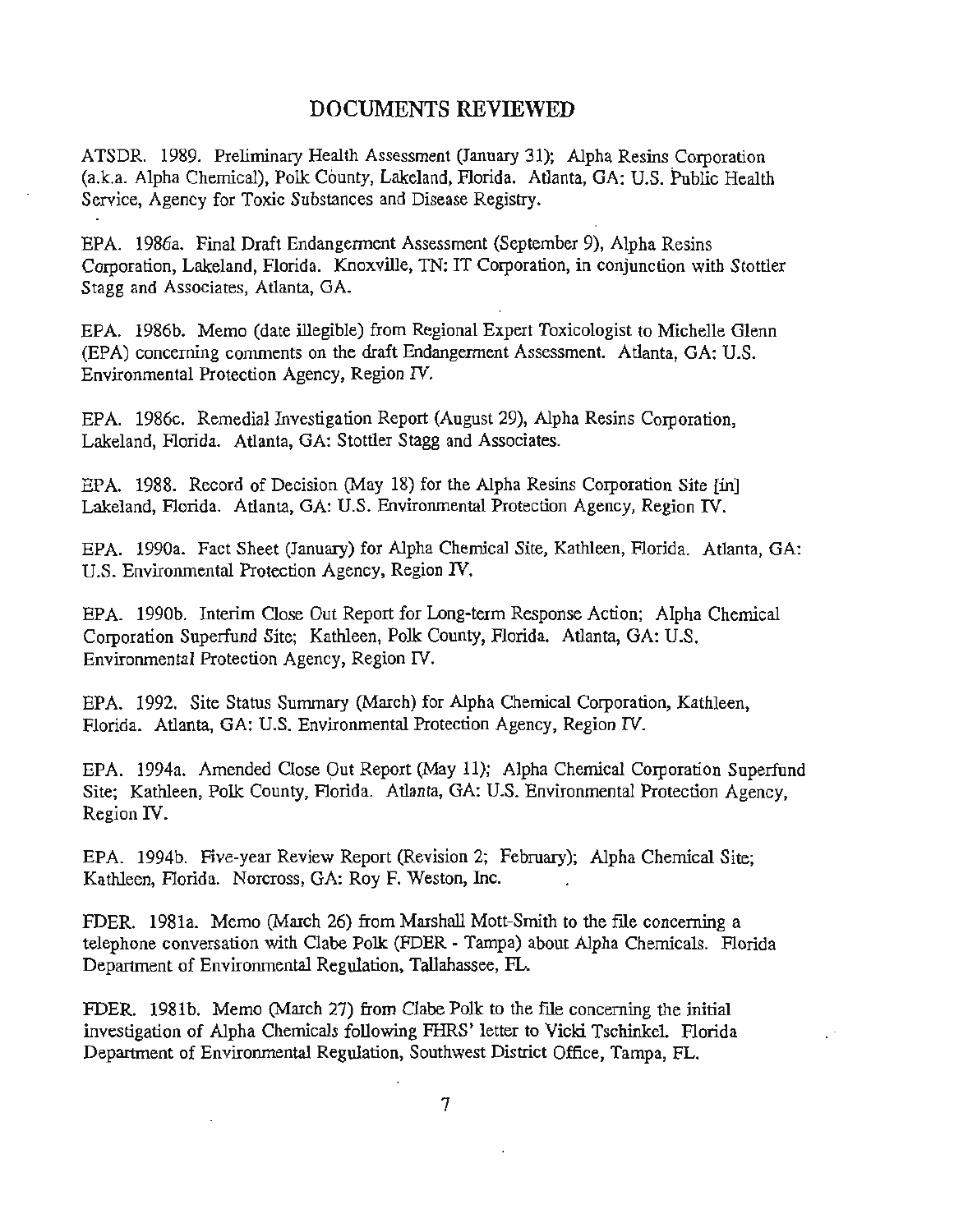FDER. 1982a. Hand-written notes (March 30) apparently taken during a telephone conversation with Don Guthrie (Polk CPHU) containing health complaints of residents living near the Kraft and Alpha Chemical sites. Florida Department of Environmental Regulation, Tallahassee, FL.

 $\mathcal{G}(\mathcal{A}) \cong \mathcal{G}$ 

FDER. 1982b. Letter (July 16) from W.K. Hennessey to a private citizen concerning a water and air pollution complaint, describing samples taken at the Kraft sprayfield and Alpha Chemicals site. Florida Department of Environmental Regulation, Southwest District Office, Tampa, FL.

FDER. 1983. Environmental Groundwater Assessment of the Alpha Chemical Company [in] Kathleen, Florida (June) by Stephen R. Boyes and Geoffrey B. Watts. Florida Department of Environmental Regulation, Tallahassee, FL.

FDER. 1988. Transcript of the February 22 public meeting presenting the results of EPA's Feasibility Study. Florida Department of Environmental Regulation, Tallahassee, FL.

FHRS. 1981. Letter (March 13) from Dr. William Hill, Jr., to Bicki (sic) Tschinkel (FDER) requesting a joint inspection of the Alpha Chemical plant because of a health complaint by a local physician. Florida Department of Health and Rehabilitative Services, Polk County Public Health Unit, Winter Haven, FL.

FHRS. 1986. Letter (May 22) from Andrew Reich to Ron Leins (FDER) concernining public health risk and the potential for carcinogenic activity at Alpha Resins Corporation. Florida Department of Health and Rehabilitative Services, Environmental Hazards Epidemiology Section, Tallahassee, FL.

Stettler Stagg and Associates. 1986. Memo (September 24) from Janet Hart to Ron Leins (FDER) concerning a revised page 16 of the responses to comments on the Endangerment Assessment. Atlanta, GA.